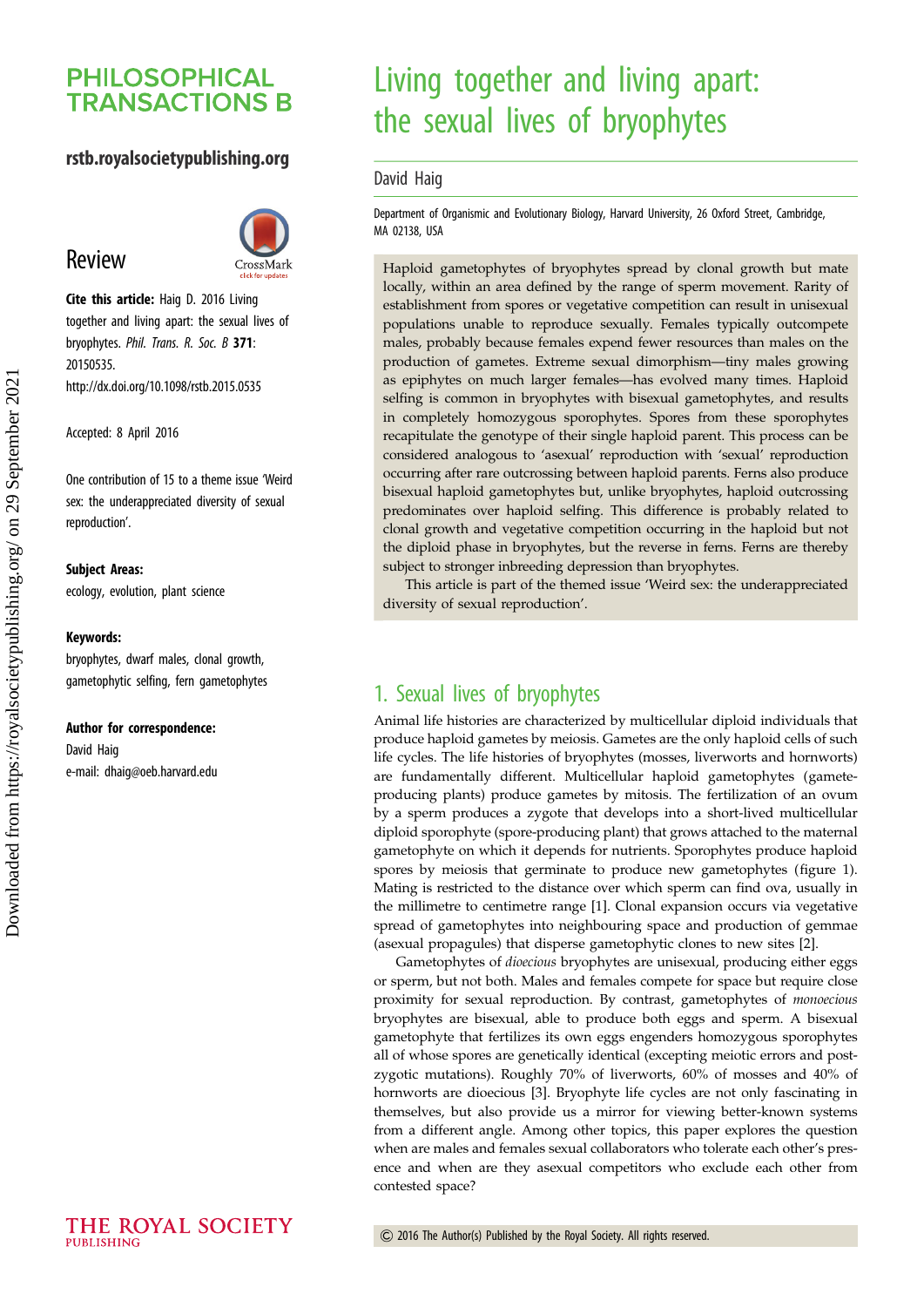<span id="page-1-0"></span>

Figure 1. Life cycles of mosses, liverworts and hornworts possess multicellular haploid gametophytes that produce gametes by mitosis. Fertilization of an ovum by a sperm produces a multicellular diploid sporophyte that develops while attached to, and nutritionally dependent upon, its haploid mother (attachment is represented by shaded rectangle). Sporophytes produce haploid spores by meiosis. Spores germinate after dispersal to form the next generation of gametophytes. In species with chromosomal sex determination, male gametophytes possess an M chromosome and female gametophytes possess an F chromosome. In these species, sporophytes are obligate FM heterozygotes.

#### (a) Sex determination

The sex of unisexual gametophytes is determined by the segregation of sex chromosomes at meiosis, or at least, it is in the few species in which the question has been investigated. Such chromosomes have traditionally been called X and Y but I use F (for female) and M (for male) to distinguish them from chromosomes that determine sex in the diploid phase. In the F/M system of haploid sex determination, all sporophytes are FM heterozygotes, and each meiotic tetrad contains two F-bearing spores that develop into female gametophytes and two M-bearing spores that develop into male gametophytes (figure 1). As a corollary, the sex ratio is balanced at the completion of meiosis.

Heteromorphic sex chromosomes have been reported in several dioecious liverworts [\[4,5](#page-6-0)] but in relatively few dioecious mosses [[6](#page-6-0)]. For most dioecious mosses, genetic sex determination is an assumption awaiting evidence. In recent years, molecular markers that segregate with sex have been identified in a few dioecious mosses [\[7,8](#page-6-0)]. The M chromosome of the liverwort Marchantia polymorpha has been sequenced, and the F chromosome partially sequenced [\[9,10\]](#page-6-0). These M and F chromosomes comprise, respectively, about 4% and 8% of the base pairs of a haploid genome [[11\]](#page-6-0). In the moss Ceratodon purpureus, 35% of anonymous loci were sex-linked, consistent with the cytogenetically determined size of sex chromosomes in this species [[12](#page-6-0)].

Gametophytes of most liverworts possess 8–10 chromosomes [\[13](#page-6-0)] and are unisexual [\[14](#page-6-0),[15](#page-6-0)]. The bisexual gametophytes of some monoecious liverworts possess 16 or more chromosomes and are therefore considered to be diploid descendants of haploid dioecious ancestors [[16,17\]](#page-6-0). A similar association of monoecy with polyploidy occurs in mosses: some monoecious species have twice as many chromosomes as related dioecious species [\[18,19](#page-6-0)], and monoecious species, on average, have higher chromosome numbers than dioecious species [[20\]](#page-6-0). The association of monoecy with polyploidy suggests diploid bisexual gametophytes originated from unreduced spores of FM diploid sporophytes of dioecious species and thus possessed all the genes necessary for both male (M) and female (F) sexual functions. Despite this attractive scenario, some bisexual gametophytes are haploid, and some unisexual gametophytes are polyploid [[17,21,22](#page-6-0)]. Sex chromosomes have been reported from dioecious hornworts [[23\]](#page-6-0), but most hornworts are monoecious [[24](#page-6-0)]. Monoecious and dioecious hornworts have similar chromosome numbers [\[3\]](#page-6-0). Therefore, changes in ploidy do not appear to have been a major factor in changes of sexual systems in hornworts.

#### 2. Sessile sex

Sexual reproduction is rare for many dioecious mosses but common for most monoecious mosses [\[25](#page-6-0)]. For example, sporophytes are rare, very rare, or unknown for 262 of 380 (69%) dioecious moss species in the British moss flora but for only 22 of 260 (8%) monoecious moss species. These numbers include 108 dioecious species (41%) and eight monoecious species (3%) for which sporophytes are unknown in Britain, including species in which sporophytes have never been observed anywhere [\[26](#page-6-0)]. The rarity of sexual reproduction for many dioecious bryophytes appears to be a consequence of mature male and female gametophytes rarely growing together within the range of sperm movement.

Spatial isolation of the sexes could be explained by rarity of establishment from spores, such that most local populations are established from a single spore, together with minimal subsequent intermingling of the sexes via asexual reproduction. Spatial isolation of the sexes could also be explained by competitive exclusion of one sex by the other within local populations. The most likely timing of competition would be during local establishment from spores, or gemmae, before the appearance of macroscopically visible plants. Competition could also be expressed in the inability of newly arrived spores or gemmae to become established in a macroscopic patch of the opposite sex. Rare establishment or intersexual competitive interactions are not mutually exclusive explanations of sexual isolation. If sexual reproduction is uncommon because of intersexual competition, then mixed-sex populations become less likely because of the rarity of spores. This paper focuses on the hypothetical effects of intersexual competition.

Vegetative competition among haploid clones, combined with short-range fertilization, means that local mating populations will often be small and that unisexual gametophytes will sometimes have no individuals of the opposite sex within the range of sperm movement. Even if local populations contain more than one clone, sometimes all clones will be one sex. The frequency of single-sex populations will increase as the number of clones in the local population decreases and as the sex ratio, in the general population from which the local population is recruited, deviates further from an equal balance of the sexes. The size of local mating populations will be determined, in part, by the growth habits of clones and their tendency to exclude other clones or to intermingle. Polytrichaceous mosses that exclude other species also exclude the other sex of their own species from their clumps [\[27](#page-6-0)].

If males and females occupy the same niche and undergo prolonged clonal growth without sexual reproduction, then whichever sex is the superior competitor would be expected to exclude the other sex from their shared habitat [[28\]](#page-6-0). Sexual reproduction facilitates coexistence, because it resets the sex ratio among spores to equality, thus disproportionately benefitting the less competitive sex. When long-term clonal persistence is not an option, the sexes depend on each other for spore production. Thus, the relative importance of asexual and sexual reproduction will be a key determinant of intersexual relations. Long periods of sexual abstinence favour the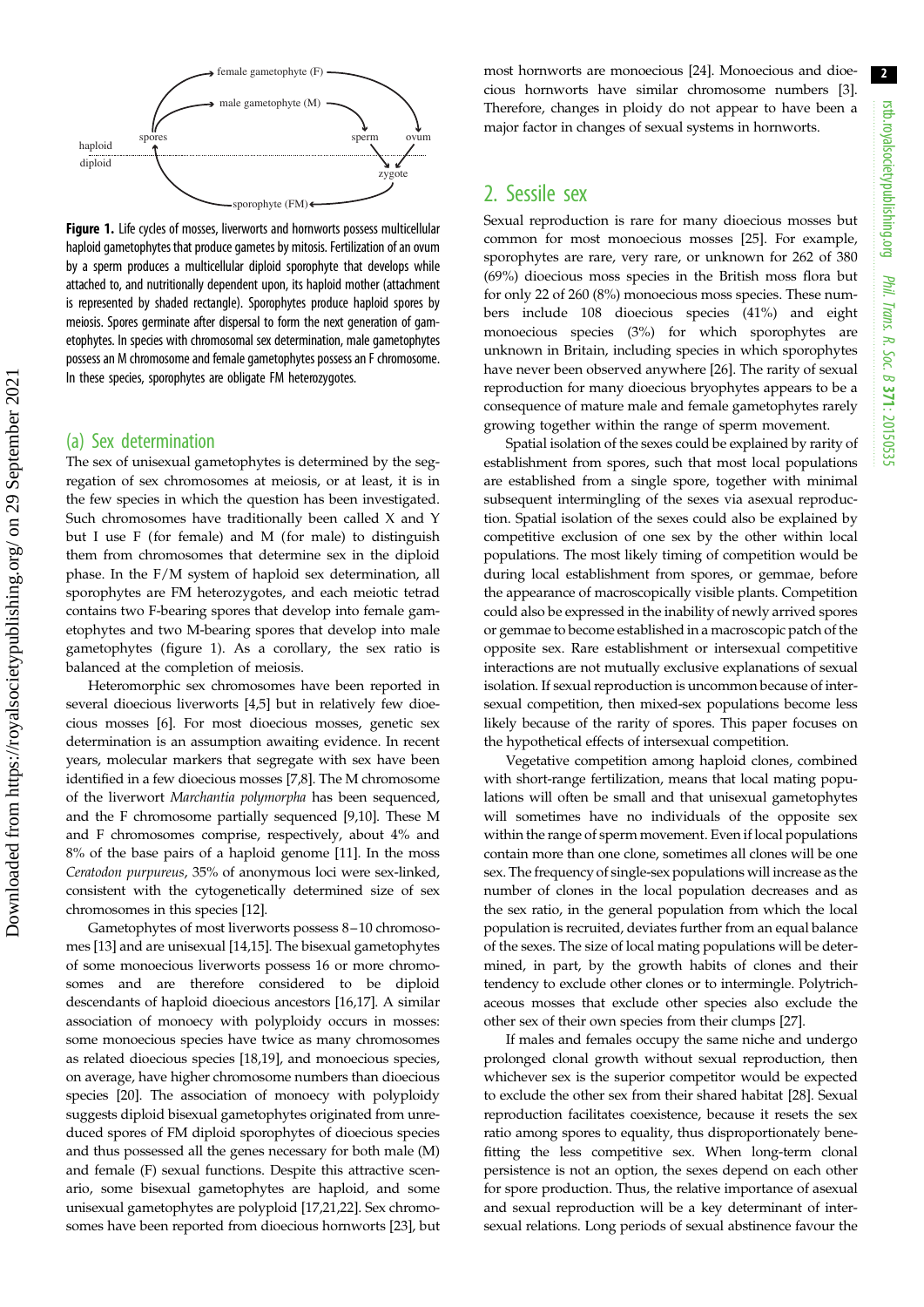vegetatively competitive sex, but frequent sexual liaisons favour coexistence of the sexes, even sexual cohabitation.

Although each sex requires the other for reproduction via spores, this mutual dependence does not eliminate intersexual conflict. The genetic diversity of a gametophyte's sexual progeny is greater the larger the number of the opposite sex in the local mating population, but the gametophyte's expected fitness is greater the smaller the number of the same sex. In other words, gametophytes benefit from the company of multiple members of the other sex, but from being the only representative of their own sex. The absence of sexual competition between individuals of opposite sex does not necessarily translate into reduced vegetative competition between the sexes. Sex-specific attenuation of competition requires that other individuals be distinguishable by sex, but tolerance of the opposite sex could create evolutionary incentives for gametophytes to dissemble their sex when at a competitive disadvantage.

#### (a) Female advantage

Female-only populations of bryophytes outnumber male-only populations [\[29](#page-6-0)] and archegoniate (egg-producing) shoots often outnumber antheridiate (sperm-producing) shoots in mixed-sex populations [\[30](#page-6-0)]. The observed excess of femaleonly populations could result from a female bias in the sex ratio among spores, lower survival of male clones founded from a single spore or gemma, greater production of gemmae by females, or competitive exclusion of males by females when the sexes grow together [[31,32\]](#page-6-0). The archegoniate bias could be explained, in principle, by fewer male shoots than female shoots producing gametangia [[33\]](#page-6-0). However, an excess of female shoots generally persists when sex can be assigned to sterile shoots [\[34](#page-6-0)–[38](#page-7-0)].

If sex is determined by the segregation of F and M chromosomes, or the segregation of male-specific and female-specific alleles at a sex-determining locus, then the sex ratio among spores should be 1:1 and observed biases would be postmeiotic in origin (although possibly influenced by different germinability of male and female spores). Genetic sex determination has been reported in several dioecious bryophytes [\[4](#page-6-0)–[12](#page-6-0)], but information on more species would be desirable. I will assume as a working hypothesis, until contrary evidence becomes available, that there are equal numbers of male and female spores immediately after meiosis.

The best-supported hypothesis for explaining female biases in bryophytes is that females grow faster than males, because males invest more in unsuccessful sexual reproduction [\[33](#page-6-0)[,39](#page-7-0)]. Females invest in sexual progeny via expenditures on archegonia before fertilization and sporophytes after fertilization. The cost of producing a few archegonia, in case sperm are present, is cheap compared with the cost of producing enough sperm to search the local area for archegonia that may or may not be present. Therefore, females can reinvest photosynthate in growth until an archegonium is fertilized, enjoying the advantages of compound interest, and then switch to investment in a costly sporophyte. By contrast, males invest in antheridia without a guarantee that an archegonium will be fertilized. Sperm that fail to find archegonia are sunk costs.

Female biases are predicted to decrease with the frequency of sexual reproduction, because sporophytes are provisioned exclusively by females. Indeed, in the clonal moss Hylocomium

splendens, females without sporophytes grow faster than males but females with sporophytes grow slower than males [[40\]](#page-7-0). Stronger female biases are associated with fewer sporophytes, both in a phylogenetic comparison between two families of wetland mosses [\[41](#page-7-0)] and in a comparison between coastal and epiphytic populations of the liverwort Frullania tamarisci [[42\]](#page-7-0). Sporophytes, of course, are necessarily absent in populations that lack males.

An additional factor that could contribute to a female advantage will briefly be mentioned. Chloroplasts and mitochondria of bryophytes are inherited via eggs but not sperm [[12,](#page-6-0)[43\]](#page-7-0). Strict maternal inheritance would mean that the evolutionary lineage of an organellar gene in dioecious taxa has spent all previous generations in female gametophytes and encounters each male gametophyte as an evolutionarily novel environment. Therefore, organellar genomes will have evolved to maximize female fitness without regard for effects on male fitness. This asymmetry might contribute to a growth advantage of female over male gametophytes, but the evolutionary lineages of nuclear genes will have repeatedly encountered organelles in gametophytes of both sexes, and will have been strongly selected to exploit organelles in male gametophytes.

The preponderance of archegoniate gametophytes in dioecious bryophytes contrasts with a preponderance of staminate sporophytes in dioecious angiosperms (with interesting exceptions) [\[44,45](#page-7-0)]. A factor that may contribute to female biases being more common in bryophytes than in angiosperms is that pollen can be transferred to ovules over much greater distances than sperm can be transferred to archegonia. Therefore, male angiosperms need not invest extensively in asexual reproduction as a form of mate search, and female angiosperms will more frequently experience the postzygotic costs of seed and fruit production.

#### (b) Sex, why bother?

Relative allocation to asexual and sexual reproduction should evolve to match the historical rates of return on investment. More should be invested in asexual reproduction when fewer opportunities exist for sexual reproduction, because marginal returns from investment in antheridia decline when fewer sperm fertilize archegonia and marginal returns from investment in archegonia decline when fewer are fertilized. This evolutionary dynamic has the potential for positive feedback. Less sex favours less investment in gametangia that favours further declines in the frequency of sex. If returns from sexual investment are sufficiently low relative to returns from clonal expansion, lineages that dispense altogether with sexual investment may have higher clonal fitness than lineages that retain sexual function.

An evolutionary tension exists between sexual and asexual reproduction in dioecious bryophytes. Some haploid genets may live for hundreds, perhaps thousands, of years. During clonal growth, natural selection is inoperative against mutations that impair strictly sexual functions and may even favour such mutations if resources can be reallocated from gametangia and sporophytes to vegetative growth and asexual propagules. For both these reasons, mutations that degrade sexual functions will accumulate in long-lived clones [[46,47\]](#page-7-0). Successful reproduction via spores, on the other hand, is only possible for subclones that retain sexual functions. Thus, gametophytic populations are expected to contain older clones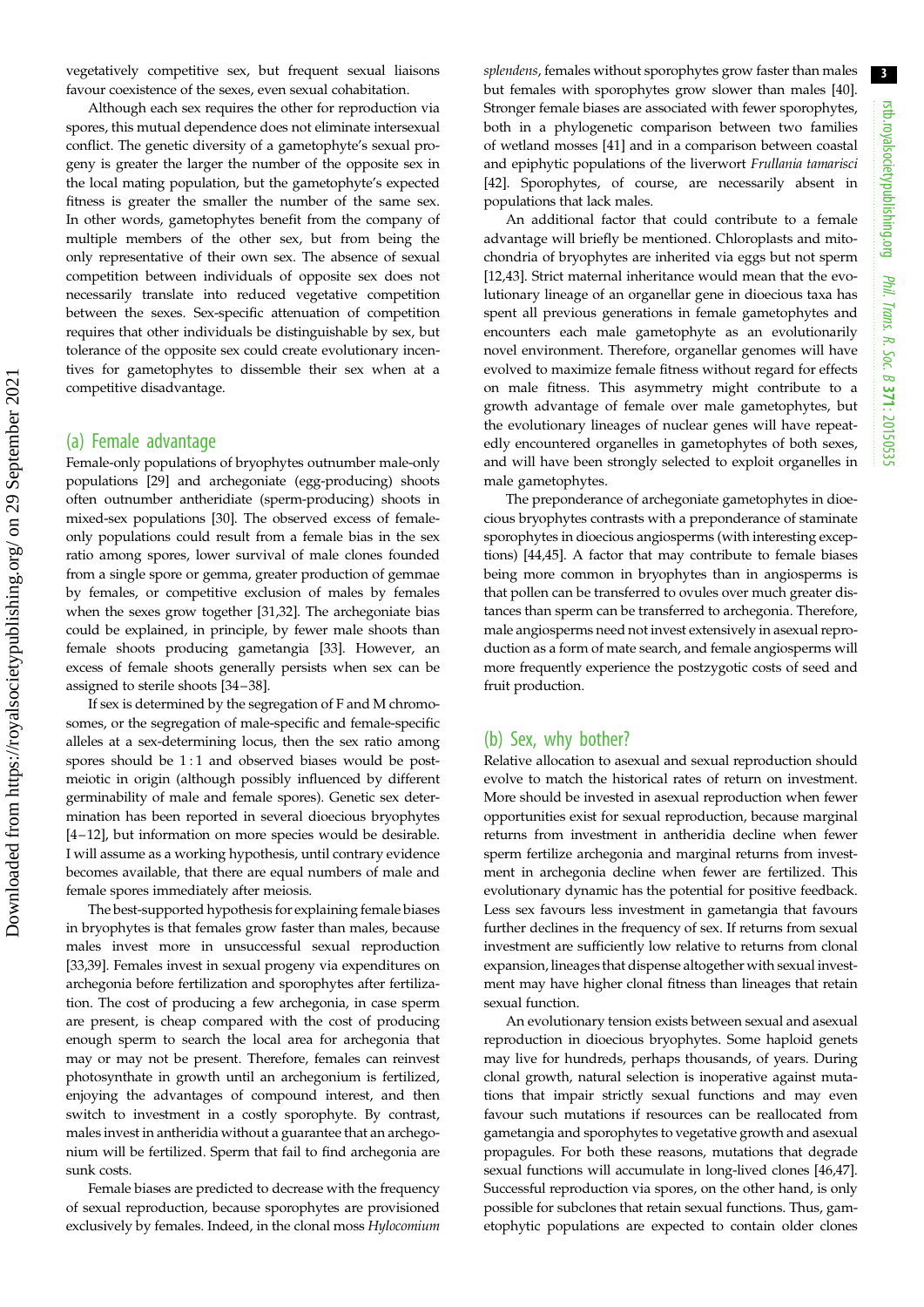4

comprising subclones, some of which are no longer sexually competent, and younger genets that are sexually competent. If sexual reproduction is sufficiently rare, then sexual competence may be lost from the population by a combination of drift and selection for vegetatively vigorous subclones.

Female gametophytes pay the full cost of sporophytes even though only one spore in two inherits any particular female-derived gene. By contrast, every asexual propagule inherits the female's entire genome. Thus, investment in asexual propagules yields twice the return of an equivalent investment in spores, other things being equal. For this reason, natural selection will tend to favour functions of dispersal and perennation being performed by asexual propagules rather than by spores. Investment in archegonia and sporophytes should be reserved for those functions that depend on the unique attribute of spores as the genetically variable products of sexual reproduction.

A bisexual gametophyte always has itself as a potential mate. Gametophytic selfing produces sporophytes, all of whose spores are genetically identical to each other and to the subtending bisexual gametophyte. These spores are not subject to twofold dilution with alleles of another gametophyte and may evolve functions performed by asexual propagules in dioecious species. Gametophytic selfing is, in effect, a form of asexual propagation, but one that requires the maintenance of the genetic machinery of antheridia, archegonia and sporophytes. Monoecious species are therefore less subject than dioecious species to mutational meltdown of sexual functions.

#### 3. Intersexual relations

Intersexual relations undoubtedly vary among bryophytes. Many gametophytes occur in single-sex populations. Mating systems have not been studied in species with strong female biases and rare sporophytes. Perhaps females in these species can be conceptualized as 'black widows' that spend long periods without partners, produce sporophytes with males when they meet, then promptly eliminate their mate to wait and grow, until their next brief sexual encounter. For other dioecious species with abundant sporophytes, males and females grow intertwined [\[48](#page-7-0)] or males grow as minute dwarfs on female leaves (see §3b). Sporophytes are also abundant in monoecious species in which bisexual gametophytes mate with themselves.

#### (a) Promiscuity and fidelity

Two studies of dioecious peat mosses suggest a range of possible mating systems. A population of Sphagnum lescurii from North Carolina, USA, contained many different male and female genotypes. The sporophytes on a single female shoot had, on average, four different haploid fathers [[49](#page-7-0)]. This suggests a promiscuous mating system. By contrast, all sampled shoots of Sphagnum fuscum from a large bog (Fuglmyra) in Norway were assigned to one of two major haplogroups interpreted as two clones. Both clones occurred on transects 250 m apart and both were detected in 50 year old peat, with one detected in 450 year old peat [\[50,51](#page-7-0)]. Abundant sporophytes at Fuglmyra suggest that the clones are of opposite sex. These clones are intermingled over many metres and have coexisted for at least 50 years, perhaps much longer, without one competitively excluding the other within the mire. Under this interpretation, Sphagnum fuscum at Fuglmyra consists of a monogamous couple in a long-term sexual relationship. Because Sphagnum fuscum creates and maintains its own hummock habitat [[52\]](#page-7-0), the bog at Fuglmyra could be considered the extended phenotype of a 'diploid' pair of haploid gametophytes producing trillions of spores over hundred of years for the chance that a few lucky spores establish new bogs.

#### (b) Dwarf males

Tiny males grow epiphytically on much larger females in many moss species [[53,54\]](#page-7-0). Males are sometimes reduced to no more than a few leaves sheathing a single antheridium [[55\]](#page-7-0). Male dwarfs are facultative in some species but obligate in others. In one survey, dwarf males were detected in 72 out of 162 (44%) dioecious mosses, with full-sized males unknown in 18 of these species [[54\]](#page-7-0). Male dwarfism appears to have evolved many times independently [[54,56](#page-7-0)]. Taxa in which full-sized males are unknown are puzzling. Why should males abandon the option of growing to substantial size in the absence of females? Dwarfing probably occurs on a continuum from taxa in which tiny males grow on female leaves to taxa in which males facultatively produce antheridia at smaller size in the presence of females.

Males that exhibit facultative dwarfing appear to modify their growth in response to contact with females. Males of Leucobryum juniperoideum develop as dwarfs on female leaves. But when a dwarf male is detached from a female leaf and grown in culture, he grows to large size [\[57](#page-7-0),[58\]](#page-7-0). Full-sized males produce much larger antheridia, and presumably many more sperm, than dwarf males [[58\]](#page-7-0). Sporophyte-bearing cushions of this species always contain males, either as large leafy stems or epiphytic dwarfs, whereas cushions without sporophytes lack males [\[57](#page-7-0)].

Female colonies with sporophytes are rare in many species with dwarf males [[57](#page-7-0)–[59](#page-7-0)]. However, once the first male arrives and sires the first generation of sporophytes, spores from these capsules can fall onto maternal leaves and produce a second generation of dwarf males that are both offspring and mates of their mum [[60,61](#page-7-0)]. The second generation of sporophytes can then produce a third generation of dwarf males who mate with a female who is simultaneously both their mum and their grandmum. ('Mum' is used to refer to haploid egg-producers to distinguish them from diploid 'mothers' [\[62\]](#page-7-0).)

A study of 1399 shoots of Homalothecium lutescens found 465 fertile female shoots and two full-sized males, with dwarf males on eight female shoots. Several dwarf males were present on five of these shoots, suggesting local recruitment [[63\]](#page-7-0). In other populations of this species, most female shoots carried dwarf males, sometimes numbering in the hundreds [[64\]](#page-7-0). Genotypes of dwarf males showed that many were closely related to the female shoot on which they grew, probably her offspring, but some appeared to have been dispersed from other colonies [[65\]](#page-7-0). Genotypes of sporophytes revealed that multiple paternity was common on a single shoot with some sporophytes homozygous for every one of 68 single-nucleotide polymorphisms [[66\]](#page-7-0). Multiple generations of haploid males mating with a longer-lived haploid mum is an extreme form of inbreeding, but complete homozygosity at so many loci is somewhat puzzling, because heterozygosity should be maintained at sex-linked loci if sex is genotypically determined.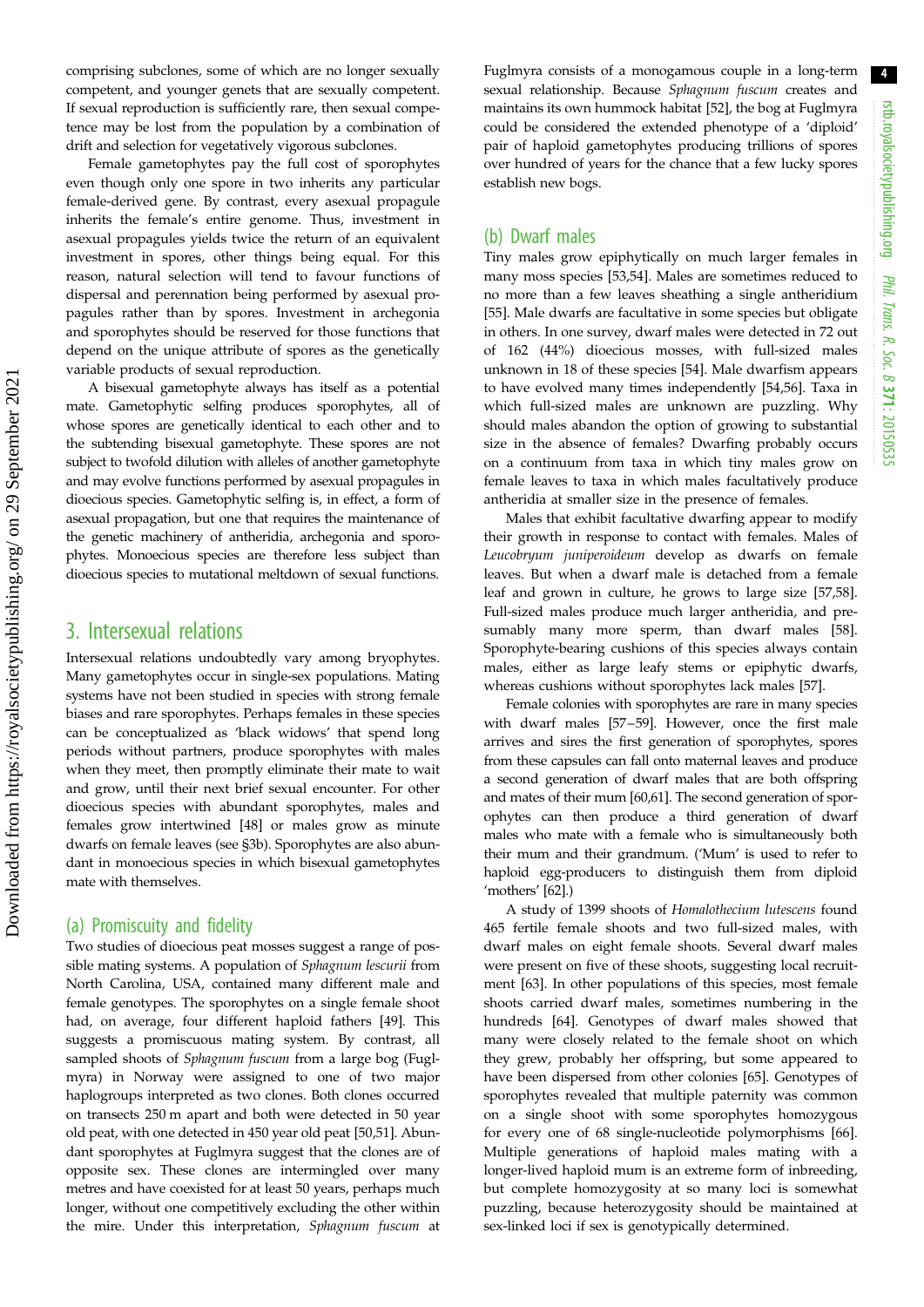# rstb.royalsocietypublishing.org Phil. Trans. R. Soc. B 371: 20150535

5

#### (c) Intra-tetrad mating

A few dioecious liverworts disperse spores as persistent meiotic tetrads [\[1](#page-6-0)]. Each tetrad contains two male spores and two female spores. Thus, male and female gametophytic 'siblings' disperse together and potentially mate with each other. Such matings have unusual genetic properties that maintain substantial heterozygosity. Sex chromosomes and homologous centromeres segregate at meiosis I and are reunited by intratetrad mating. Therefore, this form of mating maintains heterozygosity at all centromeres and all loci for which there is no crossover between the locus and its centromere [[67,68](#page-7-0)]. Heterozygosity is lost in 50% matings at loci for which there is exactly one crossover between the locus and its centromere but in less than 50% of matings for two or more crossovers [[69](#page-7-0)].

The dispersal of two male and two female spores to a single site is seemingly inefficient. Would it not be better to break each tetrad into two dyads, each a male with a female, and disperse spores to two sites rather than one? There may be developmental reasons why bisexual dyads are difficult to evolve. Sex chromosomes are believed to segregate at anaphase I, with spores formed after simultaneous cytokinesis at the end of telophase II. The formation of bisexual dyads would require mechanisms to ensure that non-sister spores are dispersed together. Persistent dyads have been reported in three species of Haplomitrium [\[70](#page-7-0)–[73](#page-7-0)]. There are two interpretations of the sexuality of these dyads. The first interprets the two spores as of opposite sex, ensuring the joint dispersal of the sexes and allowing intra-dyad matings [\[70,74](#page-7-0)]. The second interprets the two spores of a dyad as same-sexed products of meiosis II [[73\]](#page-7-0). This question will be resolved empirically, but the first interpretation makes more adaptive sense.

Males are much smaller than females in some liverworts that disperse spores in persistent tetrads [[75](#page-7-0)]. Growth of male thalli of Riccia curtisii and Sphaerocarpos stipitatus initially keeps pace with growth of female thalli but falls behind once males start to produce antheridia [[75](#page-7-0),[76](#page-7-0)]. Slow growth of males once archegonia are fertilized, whether these are conventional dwarf males or males dispersed in persistent tetrads, may be a form of paternal care in which males limit their own growth to increase the resources females can invest in the male's sporophytic offspring [[54](#page-7-0)]. Within a male– female couple, jointly procreated spores are a common good, but asexual propagules are private goods. Cooperation between the sexes will be most stable when neither sex has other reproductive options including asexual propagation. Gemmae are generally absent in species that disperse spores as persistent dyads or tetrads (for the sole reported exception, see [[77\]](#page-7-0)). I have found no reports of dwarf males producing gemmae, although gemmae are reported from females of species with dwarf males [[60](#page-7-0),[78](#page-7-0)].

#### (d) Monoecious mating

The existence of abundant sporophytes on bisexual gametophytes, compared with rare sporophytes on unisexual female gametophytes, has been interpreted as evidence for frequent gametophytic selfing in monoecious bryophytes [\[1,25](#page-6-0)[,59](#page-7-0),[79\]](#page-7-0). However, one would expect sporophytes to be more common on bisexual gametophytes, even in the absence of gametophytic selfing, because all possible combinations of bisexual gametophytes can produce sporophytes on each and every gametophyte whereas sporophytes never occur on male gametophytes nor on female gametophytes in single-sex groups.

Recombination is often considered more common in dioecious than monoecious bryophytes, because spores produced by gametophytic selfing are genetically uniform, whereas spores produced by outcrossing are genetically variable. However, one must compare the number of outcrossed sporophytes, not the proportion of outcrossed sporophytes, to determine the relative rates of recombination, because monoecious taxa produce more sporophytes than dioecious taxa. When two unisexual gametophytes occur together, and are of opposite sex, then sporophytes produced on the female gametophyte are always outcrossed. By contrast, when two bisexual gametophyte occur together, self-sperm compete with other-sperm to fertilize archegonia on both gametophytes. Clearly, the general belief that recombination is less common in monoecious taxa depends on an implicit assumption that self-sperm outcompete other-sperm when both are present, perhaps because archegonia are closer to self-antheridia than other-antheridia, because antheridia and archegonia develop in synchrony or because archegonia and self-sperm exchange a 'secret handshake' unknown to other-sperm.

The twofold dilution of maternal alleles in outcrossed sporophytes compared with gametophytically selfed sporophytes suggests natural selection should favour fertilization by self-sperm over other-sperm. An advantage of self-sperm has been demonstrated in at least one monoecious moss. When pairs of Funaria hygrometrica gametophytes were grown together, 98% of capsules were produced by gametophytic selfing [[80\]](#page-7-0). Direct evidence of frequent selfing by bisexual gametophytes comes from findings of genetic identity between gametophytes and associated sporophytes. Different clumps of monoecious Weissia controversa had different numbers of supernumerary chromosomes, but numbers were uniform within clumps. All sporophytes had karyotypes consistent with mating within a clonal clump [\[79,81](#page-7-0)]. Allozyme and microsatellite studies in monoecious mosses find that most sporophytes are homozygous, consistent with frequent gametophytic selfing [\[82](#page-7-0)–[84](#page-8-0)], although one study of monoecious liverworts found that 5% of sporophytes of Pellia borealis and 25% of sporophytes of Pellia epiphylla were sired by mating between gametophytes [[85,86\]](#page-8-0).

## 4. Comparisons with ferns

Fern gametophytes are sessile haploid organisms that reproduce sexually by short-range fertilization, with diploid progeny (sporophytes) developing at the site of fertilization. All these features are shared with bryophytes. Despite these similarities, somewhat more than half of all bryophytes, but no homosporous ferns, are dioecious [[3](#page-6-0)]. Universal monoecy of homosporous ferns is probably related to vegetative competition among sporophytes, rather than among gametophytes, and increased genetic loads relative to bryophytes.

Clonal propagation of bryophytes is restricted to the haploid phase. An archegoniate clone may produce multiple mature sporophytes, in multiple years, at multiple sites. Each sporophyte is short-lived, without asexual reproduction, remains attached to and nutritionally dependent upon its mum, and occupies an area much smaller than the range of sperm movement. Sporophytes do not directly compete with each other for space. By contrast, clonal propagation of ferns occurs in the diploid phase and sporophytes compete for space. Fern sporophytes become nutritionally independent from and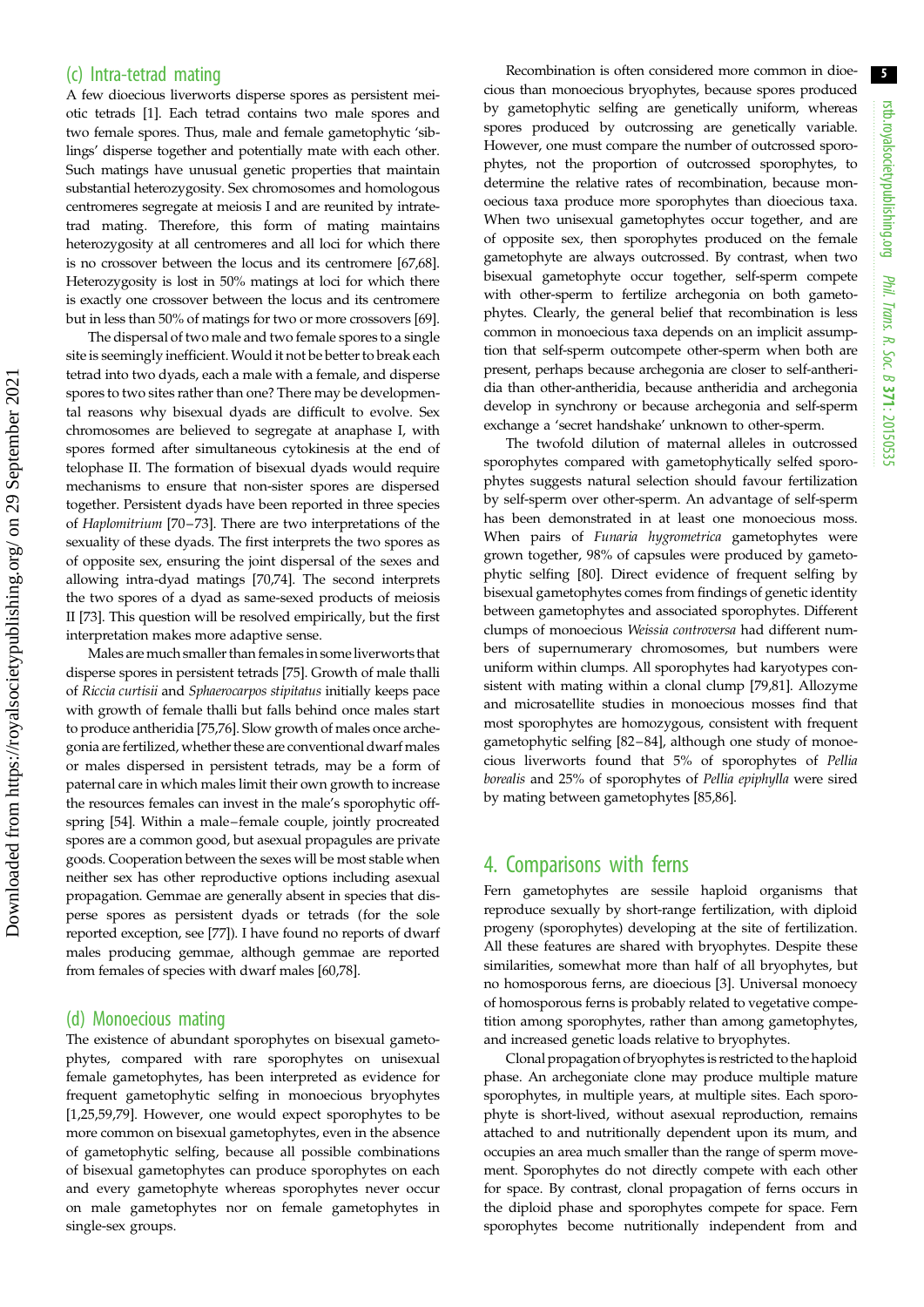6

typically outlive, their mum. A mature sporophyte can vegetatively dominate an area much greater than the range of sperm movement. Although many young sporophytes may be conceived within a local mating population, only one occupies that space at reproductive maturity. Bryophytic gametophytes achieve high fitness by producing many sporophytes, whereas pteridophytic gametophytes achieve high fitness by producing a single successful sporophyte.

Gametophytes of many bryophytes are perennial, produce asexual propagules, and can therefore afford to delay sexual reproduction until propitious circumstances. By contrast, most fern gametophytes are short-lived and lack asexual propagules. Rapid production of a fern sporophyte is at a premium. Bisexuality gives a fern gametophyte two options—via an egg and a sperm—of contributing genes to the sporophyte that triumphs in competition within its local neighbourhood [[87\]](#page-8-0). These considerations may explain why dioecious mating systems, with genetically determined sex, are unknown among homosporous ferns. Gametophytes of some fern species precociously produce antheridia in the presence of larger archegoniate gametophytes, but the existence of local populations of unisexual gametophytes is a labile response of potentially bisexual gametophytes [\[88](#page-8-0)-90].

#### (a) Inbreeding depression

Many monoecious bryophytes produce most sporophytes by gametophytic selfing. Although gametophytes of some ferns regularly self-fertilize [\[91](#page-8-0)], this is the exception rather than the rule. Some ferns have mixed mating systems in which outcrossed sporophytes are provisioned preferentially but selfed sporophytes mature in the absence of outcrossed sporophytes [\[92](#page-8-0)], whereas others appear to be almost exclusive outcrossers [\[93](#page-8-0)]. A bisexual gametophyte doubles its genetic representation in a sporophyte by fertilizing its own archegonia. Why should fern gametophytes forgo this immediate benefit of haploid selfing? A possible answer is that relatively small reductions of vigour greatly diminish an inbred sporophyte's prospects in winner-takes-all competition with neighbouring sporophytes, thus outweighing the twofold cost of outbreeding.

Inbreeding depression may be less of a problem for bryophytes than for ferns. Mutations that impair gametophyte functions, including functions shared by gametophytes and sporophytes, will be eliminated by within-clone selection during gametophytic growth. Moreover, mutations with diploid-specific effects will be immediately exposed to selection in homozygous sporophytes produced by gametophytic selfing [\[94\]](#page-8-0). For these reasons, the genetic load among spores of monoecious bryophytes is expected to be low. Similar arguments apply to dioecious bryophytes, except that recessive mutations with sporophyte-specific effects are shielded from selection in heterozygous sporophytes. The limited data currently available find little evidence of inbreeding depression in monoecious bryophytes but hints of inbreeding depression in some, but not all, dioecious bryophytes [\[49,80,](#page-7-0)[95\]](#page-8-0).

Most ferns undergo prolonged vegetative growth as diploid sporophytes. Recessive mutations that impair haploid functions will accumulate during prolonged clonal propagation of sporophytes. Such mutations are shielded from natural selection until spore production, when gametophytic growth remains an effective filter for mutations with essential functions in the haploid phase. Most mature fern sporophytes are the products of gametophytic outcrossing rather than selfing. Therefore, recessive sporophyte-specific mutations are not immediately exposed to selection [[96\]](#page-8-0). As a consequence, outbreeding ferns may accumulate substantial genetic loads for loci with sporophyte-specific effects [[97\]](#page-8-0).

Inbreeding depression has been inferred from smaller size of inbred moss sporophytes [[49,80\]](#page-7-0) and from failures of isolated fern gametophytes to produce sporophytes by gametophytic selfing [\[98](#page-8-0)–[100\]](#page-8-0). Because mature moss sporophytes and early fern embryos obtain much of their nutrition from their mum, these measures of 'inbreeding depression' reflect an interaction between the genotypes of haploid mums and diploid offspring. Early losses of inbred sporophytes could be interpreted as adaptive behaviour of maternal gametophytes if resources can be reallocated from lower-quality to higher-quality sporophytes [[87\]](#page-8-0). Fern gametophytes that fail to mature sporophytes in one experiment may subsequently produce a viable homozygous sporophyte. This phenomenon has been called 'leaky lethality' [\[101\]](#page-8-0), but could also be interpreted as strategic behaviour by maternal gametophytes who first wait for an outcrossed sporophyte but then switch to default provisioning of a selfed sporophyte [[87,92\]](#page-8-0).

#### (b) Asexual comparisons

Many ferns possess apogamous life cycles in which gametophytes develop from unreduced spores (diplospory) then bud sporophytes directly from these gametophytes (apogamy) [[102\]](#page-8-0). Such life histories are unknown in bryophytes, although apogamy can be induced experimentally [[103\]](#page-8-0). Thus, there seems to be no fundamental developmental constraint that prevents the evolution of apogamic life histories in bryophytes; rather, bryophytes achieve the same 'asexual' ends by different means. Bisexual gametophytes of bryophytes frequently produce homozygous sporophytes by gametophytic selfing which then produce haploid spores genetically identical to the haploid parent. By contrast, heterozygous sporophytes of apogamic ferns produce heterozygous spores and heterozygous gametophytes, all replicating the same diploid or higher-ploid genotype. The prevalence of apogamic life histories among ferns may be a consequence of the accumulation of genetic load in sexual ancestors that habitually outcrossed.

Apogamous ferns are common in xeric habitats. Apogamy has been proposed to be advantageous when free water is rare because it eliminates the need for sperm to fertilize archegonia [\[104,105\]](#page-8-0). Free water, however, is occasionally present in most habitats occupied by fern gametophytes, and some monoecious mosses of xeric habitats regularly produce sporophytes despite the absence of apogamy. Apogamy may nevertheless provide advantages when opportunities for fertilization are rare, and local populations of fern gametophytes compete to produce a single mature sporophyte, because apogamy gives a gametophyte a head start over sexual competitors that must wait for fertilization in the race to produce this sporophyte.

Many dioecious bryophytes propagate by clonal growth of gametophytes, with sexual reproduction rare or absent. In some taxa, sporophytes are unknown. Most ferns, by contrast, propagate as perennial sporophytes and possess gametophytes that lack means of asexual reproduction. Gametophytic production of gemmae, however, has evolved in three families of predominantly epiphytic ferns [[106\]](#page-8-0). Some of these ferns exist as self-perpetuating populations of gametophytes with rare, short-lived sporophytes. In some cases, sexual reproduction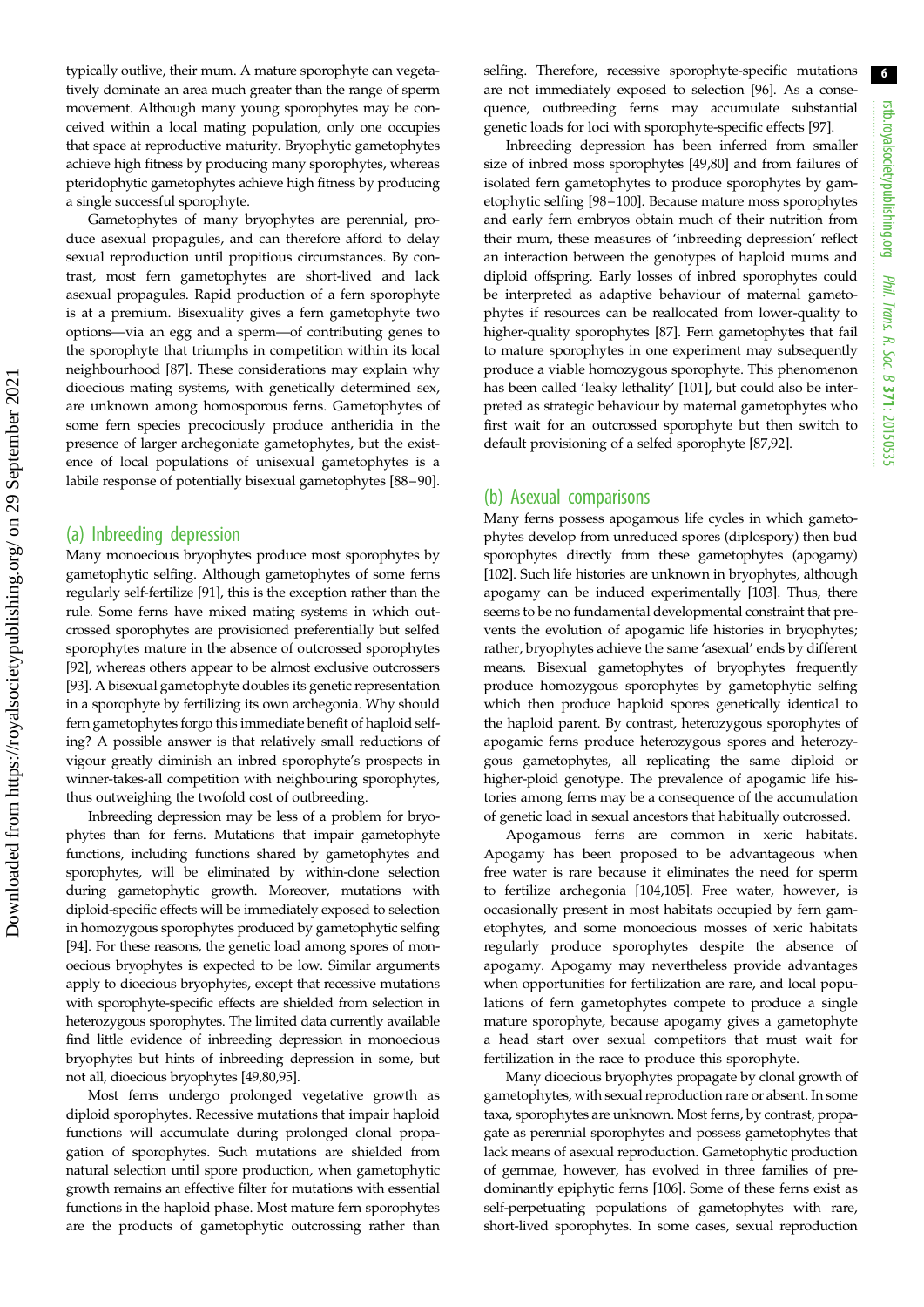rstb.royalsocietypublishing.org rstb.royalsocietypublishing.org Phil. Trans. R. Soc. B 371: 20150535

7

<span id="page-6-0"></span>has been lost altogether and populations are maintained exclusively by clonal proliferation of gametophytes [\[107](#page-8-0)–[109\]](#page-8-0).

## 5. Conclusion

Distinctive features of bryophyte sexuality are consequences of clonal proliferation of sessile haploid organisms that mate within small local neighbourhoods. Sexual reproduction is rare in many species with unisexual gametophytes, because mixed-sex populations are rare. Such populations must rely on asexual forms of reproduction for their short-term persistence.

# **References**

Downloaded from https://royalsocietypublishing.org/ on 29 September 2021

Downloaded from https://royalsocietypublishing.org/ on 29 September 2021

- 1. Longton RE, Schuster RM. 1983 Reproductive biology. In New manual of bryology (ed. RM Schuster), pp. 386– 462. Nichinan, Japan: Hattori Botanical Laboratory.
- 2. During HJ. 1990 Clonal growth patterns among bryophytes. In Clonal growth in plants (eds J van Groenendael, H de Kroon), pp. 153– 176. The Hague, The Netherlands: SPB Academic.
- 3. Villarreal JC, Renner SS. 2013 Correlates of monoicy and dioicy in hornworts, the apparent sister group to vascular plants. BMC Evol. Biol. 13, 239. ([doi:10.](http://dx.doi.org/10.1186/1471-2148-13-239) [1186/1471-2148-13-239](http://dx.doi.org/10.1186/1471-2148-13-239))
- 4. Lorbeer G. 1934 Die Zytologie der Lebermoose mit besonderer Berücksichtigung allgemeiner Chromosomenfragen. Jahrb. wissenschaft. Bot. 80, 565– 817.
- 5. Allen CE. 1945 The genetics of bryophytes II. Bot. Rev. 11, 260– 287. ([doi:10.1007/BF02861195](http://dx.doi.org/10.1007/BF02861195))
- 6. Ramsay HP, Berrie GK. 1982 Sex determination in bryophytes. J. Hattori Bot. Lab. 52, 255– 274.
- 7. Korpelainen H, Bisang I, Hedenäs L, Kolehmainen J. 2008 The first sex-specific molecular marker discovered in the moss Pseudocalliergon trifarium. J. Heredity 99, 581– 587. [\(doi:10.1093/](http://dx.doi.org/10.1093/jhered/esn036) ihered/esn036)
- 8. Milewicz M, Sawicki J. 2011 Molecular identification of sex in dioecious moss Nyholmiella obtusifolia (Orthotrichaceae) on the basis of ISSR markers. Casopis Slezského Zemského Muzea Opava (A) 60. 1– 6. [\(doi:10.2478/v10210-011-0001-z](http://dx.doi.org/10.2478/v10210-011-0001-z))
- 9. Fujisawa M et al. 2003 Evolution of ribosomal DNA unit on the X chromosome independent of autosomal units in the liverwort Marchantia polymorpha. Chromosome Res. 11, 695– 703. [\(doi:10.1023/A:1025941206391](http://dx.doi.org/10.1023/A:1025941206391))
- 10. Yamato KT et al. 2007 Gene organization of the liverwort Y chromosome reveals distinct sex chromosome evolution in a haploid system. Proc. Natl Acad. Sci. USA 104, 6472– 6477. ([doi:10.1073/](http://dx.doi.org/10.1073/pnas.0609054104) [pnas.0609054104](http://dx.doi.org/10.1073/pnas.0609054104))
- 11. Okada S et al. 2000 Construction of male and female PAC genomic libraries suitable for identification of Y-chromosome-specific clones from the liverwort, Marchantia polymorpha. Plant J. 24, 421– 428. ([doi:10.1046/j.1365-313x.2000.00882.x\)](http://dx.doi.org/10.1046/j.1365-313x.2000.00882.x)
- 12. McDaniel SF, Willis JH, Shaw AJ. 2007 A linkage map reveals a complex basis for segregation

distortion in an interpopulation cross in the moss Ceratodon purpureus. Genetics 176, 2489 – 2500. [\(doi:10.1534/genetics.107.075424\)](http://dx.doi.org/10.1534/genetics.107.075424)

- 13. Newton ME. 1983 Cytology of the Hepaticae and Anthocerotae. In New manual of bryology (ed. RM Schuster), pp. 117– 148. Nichinan, Japan: Hattori Botanical Laboratory.
- 14. Heitz E. 1927 Über multiple und aberrante Chromosomenzahlen. Abhandl. Gebiete Naturwissenschaften naturwissenschaft. Verein Hamburg **21**, 47 - 57.
- 15. Longton RE, Schuster RM. 1983 Reproductive biology. In New manual of bryology (ed. RM Schuster), pp. 386– 462. Nichinan, Japan: Hattori Botanical Laboratory.
- 16. Heitz E. 1942 Über die Beziehung zwischen Polyploidie und Gemischtgeschlechtlichkeit bei Moosen. Archiv Julius Klaus-Stift. Vererbungs. Sozialanthropol. Rassenhygiene 17, 444– 448.
- 17. Wyatt R, Anderson LE. 1984 Breeding systems in bryophytes. In The experimental biology of bryophytes (eds AF Dyer, JG Duckett), pp. 39 – 64. London, UK: Academic Press.
- 18. Lowry RJ. 1948 A cytotaxonomic study of the genus Mnium. Memoirs Torrey Bot. Club 20, 1-42.
- 19. Lewis KR. 1961 The genetics of bryophytes. Trans. Brit. Bryol. Soc. 4, 111– 130. ([doi:10.1179/](http://dx.doi.org/10.1179/006813861804870514) [006813861804870514\)](http://dx.doi.org/10.1179/006813861804870514)
- 20. Crawford M, Jesson LK, Garnock-Jones PJ. 2009 Correlated evolution of sexual system and lifehistory traits in mosses. Evolution 63, 1129 – 1142. [\(doi:10.1111/j.1558-5646.2009.00615.x\)](http://dx.doi.org/10.1111/j.1558-5646.2009.00615.x)
- 21. Ramsay HP. 1983 Cytology of mosses. In New manual of bryology (ed. RM Schuster), pp. 149– 221. Nichinan, Japan: Hattori Botanical Laboratory.
- 22. Ricca M, Szövényi P, Temsch EM, Johnson MG, Shaw AJ. 2011 Interploidal hybridization and mating patterns in the Sphagnum subsecundum complex. Mol. Ecol. 20, 3202– 3218. [\(doi:10.1111/j.1365-](http://dx.doi.org/10.1111/j.1365-294X.2011.05170.x) [294X.2011.05170.x\)](http://dx.doi.org/10.1111/j.1365-294X.2011.05170.x)
- 23. Proskauer J. 1948 Studies on the morphology of Anthoceros. I. Ann. Bot. **12**, 237 - 265.
- 24. Schuster RM. 1984 Morphology, phylogeny and classification of the Anthocerotae. In New manual of bryology, vol. 2 (ed. RM Schuster), pp. 1071 – 1092. Nichinan, Japan: Hattori Botanical Laboratory.

25. Gemmell AR. 1950 Studies in the Bryophyta. I. The influence of sexual mechanism on varietal production and distribution of British Musci. New Phytol. 49, 64-71. [\(doi:10.1111/j.1469-8137.1950.](http://dx.doi.org/10.1111/j.1469-8137.1950.tb05144.x) [tb05144.x](http://dx.doi.org/10.1111/j.1469-8137.1950.tb05144.x))

Gametophytic selfing is common in species with bisexual gametophytes and is functionally equivalent to 'asexual' repro-

clonal proliferation as diploid sporophytes.

Funding. I received no funding for this study.

Competing interests. I declare I have no competing interests.

- 26. Longton RE. 1992 Reproduction and rarity in British mosses. Biol. Conserv. 59, 89 – 98. ([doi:10.1016/](http://dx.doi.org/10.1016/0006-3207(92)90566-6) [0006-3207\(92\)90566-6](http://dx.doi.org/10.1016/0006-3207(92)90566-6))
- 27. Watson MA. 1981 Chemically mediated interactions among juvenile mosses as possible determinants of their community structure. J. Chem. Ecol. 7, 367– 376. [\(doi:10.1007/BF00995759](http://dx.doi.org/10.1007/BF00995759))
- 28. Hardin G. 1960 The competitive exclusion principle. Science 131, 1292– 1297. [\(doi:10.1126/science.131.](http://dx.doi.org/10.1126/science.131.3409.1292) [3409.1292](http://dx.doi.org/10.1126/science.131.3409.1292))
- 29. Bowker MA, Stark LR, McLetchie DN, Mishler BD. 2000 Sex expression, skewed sex ratios, and microhabitat distribution in the dioecious desert moss Syntrichia caninervis (Pottiaceae). Am. J. Bot. 87, 517 – 526. [\(doi:10.2307/2656595\)](http://dx.doi.org/10.2307/2656595)
- 30. Bisang I, Hedenäs L. 2005 Sex ratio patterns in dioicous bryophytes re-visited. J. Bryol. 27, 207– 219. [\(doi:10.1179/174328205X69959](http://dx.doi.org/10.1179/174328205X69959))
- 31. McLetchie DN, García-Ramos G, Puterbaugh MN. 2002 Local sex ratio dynamics: a model for the dioecious liverwort Marchantia inflexa. Evol. Ecol. 15, 231 – 254. [\(doi:10.1023/A:1016000613291](http://dx.doi.org/10.1023/A:1016000613291))
- 32. Crowley PH, Stieha CR, McLetchie DN. 2005 Overgrowth competition, fragmentation and sexratio dynamics: a spatially explicit, sub-individualbased model. J. Theor. Biol. 233, 25 – 42. ([doi:10.](http://dx.doi.org/10.1016/j.jtbi.2004.09.017) [1016/j.jtbi.2004.09.017\)](http://dx.doi.org/10.1016/j.jtbi.2004.09.017)
- 33. Stark LR, McLetchie DN, Mishler BD. 2005 Sex expression, plant size, and spatial segregation of the sexes across a stress gradient in the desert moss Syntrichia caninervis. Bryologist 108, 183 – 193. ([doi:10.1639/0007-2745\(2005\)108\[0183:SEPSAS\]](http://dx.doi.org/10.1639/0007-2745(2005)108[0183:SEPSAS]2.0.CO;2) [2.0.CO;2\)](http://dx.doi.org/10.1639/0007-2745(2005)108[0183:SEPSAS]2.0.CO;2)
- 34. Newton ME. 1971 A cytological distinction between male and female Mnium undulatum Hedw. Trans. Brit. Bryol. Soc. 6, 230 – 243. ([doi:10.1179/](http://dx.doi.org/10.1179/006813871804146364) [006813871804146364](http://dx.doi.org/10.1179/006813871804146364))
- 35. Cronberg N. 2002 Colonization dynamics of the clonal moss Hylocomium splendens on islands in a Baltic land uplift area: reproduction, genet distribution and genetic variation. J. Ecol. 90 925– 935. [\(doi:10.1046/j.1365-2745.2002.00723.x\)](http://dx.doi.org/10.1046/j.1365-2745.2002.00723.x)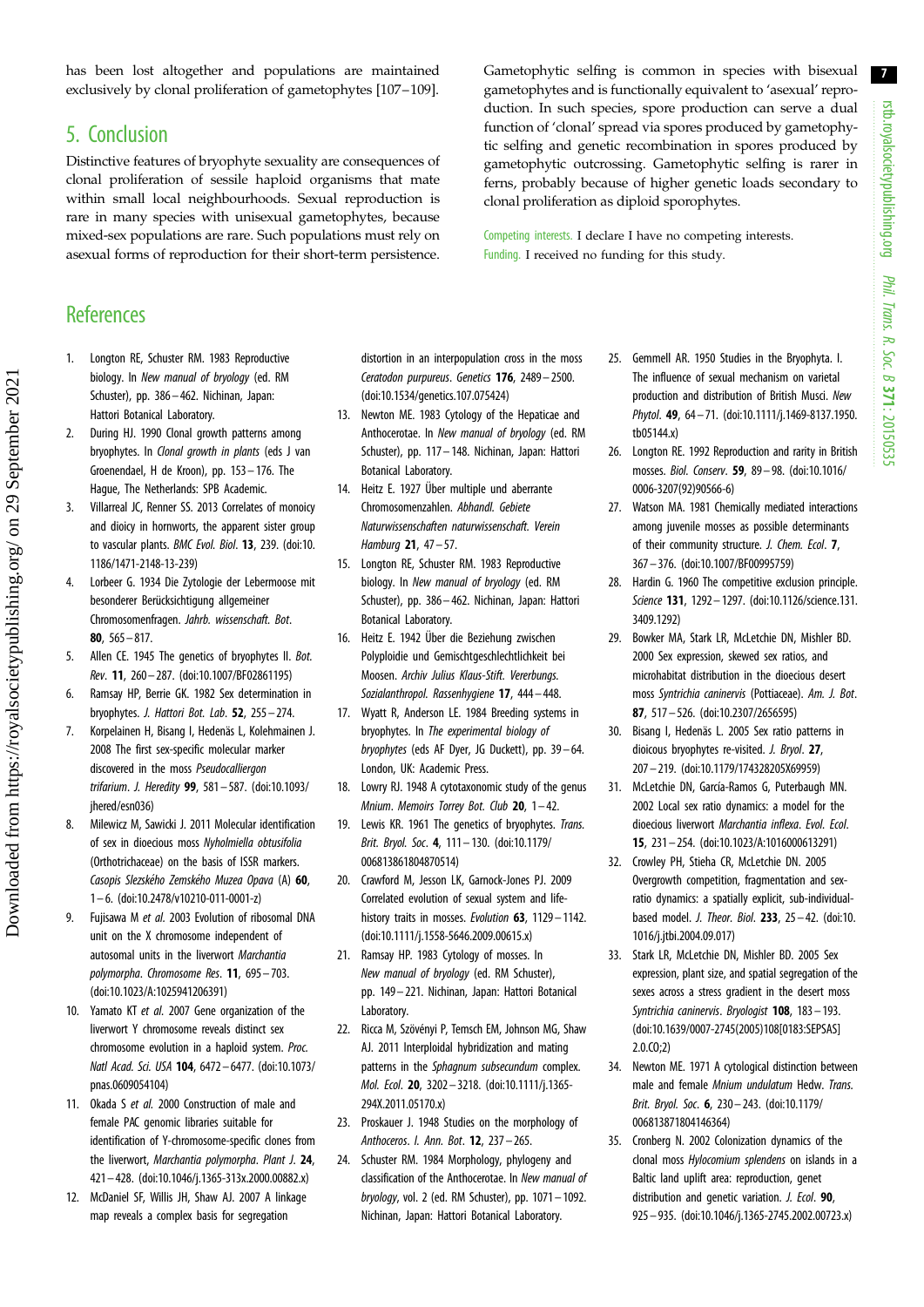- <span id="page-7-0"></span>36. Cronberg N, Andersson K, Wyatt R, Odrzykoski IJ. 2003 Clonal distribution, fertility and sex ratios of the moss Plagiomnium affine (Bland.) T. Kop. in forests of contrasting age. *J. Bryol*. **25**,  $155 - 162$ . [\(doi:10.1179/037366803235001625\)](http://dx.doi.org/10.1179/037366803235001625)
- 37. Hedenäs L, Bisang I, Korpelainen H, Cronholm B. 2010 The true sex ratio in Pseudocalliergon trifarium (Bryophyta: Amblystegiaceae) revealed by a novel molecular approach. Biol. J. Linn. Soc. 100, 132– 140. ([doi:10.1111/j.1095-8312.2010.01408.x](http://dx.doi.org/10.1111/j.1095-8312.2010.01408.x))
- 38. Stark LR, McLetchie DN, Eppley SM. 2010 Sex ratios and the shy male hypothesis in the moss Bryum argenteum (Bryaceae). Bryologist 113, 788 – 797. [\(doi:10.1639/0007-2745-113.4.788\)](http://dx.doi.org/10.1639/0007-2745-113.4.788)
- 39. Stark LR, Mishler BD, McLetchie DN. 2000 The cost of realized sexual reproduction: assessing patterns of reproductive allocation and sporophyte abortion in a desert moss. Am. J. Bot. 87, 1599 – 1608. [\(doi:10.2307/2656736\)](http://dx.doi.org/10.2307/2656736)
- 40. Rydgren K, Halvorsen R, Cronberg N. 2010 Infrequent sporophyte production maintains a female-biased sex ratio in the unisexual clonal moss Hylocomium splendens. J. Ecol. 98, 1224 – 1231. [\(doi:10.1111/j.1365-2745.2010.01639.x](http://dx.doi.org/10.1111/j.1365-2745.2010.01639.x))
- 41. Bisang I, Ehrlén J, Persson C, Hedenäs L. 2014 Familial affiliation, sex ratio and sporophyte frequency in unisexual mosses. Bot. J. Linn. Soc. 174, 163– 172. [\(doi:10.1111/boj.12135](http://dx.doi.org/10.1111/boj.12135))
- 42. Blackstock TH. 2015 Sex expression and sporophyte frequency in Frullania tamarisci (L.) Dumort. J. Bryol. 37, 202 – 208. ([doi:10.1179/1743282015Y.](http://dx.doi.org/10.1179/1743282015Y.0000000018) [0000000018\)](http://dx.doi.org/10.1179/1743282015Y.0000000018)
- 43. Natcheva R, Cronberg N. 2007 Maternal transmission of cytoplasmic DNA in interspecific hybrids of peat mosses, Sphagnum (Bryophyta). J. Evol. Biol. 20, 1613– 1616. ([doi:10.1111/j.1420-](http://dx.doi.org/10.1111/j.1420-9101.2007.01341.x) [9101.2007.01341.x](http://dx.doi.org/10.1111/j.1420-9101.2007.01341.x))
- 44. Sinclair JP, Emlen J, Freeman DC. 2012 Biased sex ratios in plants: theory and trends. Bot. Rev. 78, 63 – 86. ([doi:10.1007/s12229-011-9065-0](http://dx.doi.org/10.1007/s12229-011-9065-0))
- 45. Field DL, Pickup M, Barrett SCH. 2013 Comparative analyses of sex-ratio variation in dioecious flowering plants. Evolution 67, 661 – 672. ([doi:10.1111/](http://dx.doi.org/10.1111/evo.12001) [evo.12001](http://dx.doi.org/10.1111/evo.12001))
- 46. Dorken ME, Neville KJ, Eckert CG. 2004 Evolutionary vestigialization of sex in a clonal plant: selection versus neutral mutation in geographically peripheral populations. Proc. R. Soc. Lond. B 271, 2375– 2380. [\(doi:10.1098/rspb.2004.2875](http://dx.doi.org/10.1098/rspb.2004.2875))
- 47. Barrett SCH. 2015 Influences of clonality on plant sexual reproduction. Proc. Natl Acad. Sci. USA 112. 8859 – 8866. [\(doi:10.1073/pnas.1501712112](http://dx.doi.org/10.1073/pnas.1501712112))
- 48. Longton RE. 1976 Reproductive biology and evolutionary potential in bryophytes. J. Hattori Bot. Lab. 41, 205– 223.
- 49. Szövényi P, Ricca M, Shaw AJ. 2009 Multiple paternity and sporophytic inbreeding depression in a dioicous moss species. Heredity 103, 394 – 403. [\(doi:10.1038/hdy.2009.82\)](http://dx.doi.org/10.1038/hdy.2009.82)
- 50. Gunnarson U, Shaw AJ, Lönn M. 2007 Local scale genetic structure in the peatmoss Sphagnum fuscum. Mol. Ecol. 16, 305– 312. ([doi:10.1111/j.](http://dx.doi.org/10.1111/j.1365-294X.2006.03144.x) [1365-294X.2006.03144.x](http://dx.doi.org/10.1111/j.1365-294X.2006.03144.x))
- 51. Suyama Y, Gunnarson U, Parducci L. 2008 Analysis of short DNA fragments from Holocene peatmoss samples. Holocene 18, 1003– 1006. [\(doi:10.1177/](http://dx.doi.org/10.1177/0959683608093540) [0959683608093540\)](http://dx.doi.org/10.1177/0959683608093540)
- 52. Soro A, Sundberg S, Rydin H. 1999 Species diversity, niche metrics and species associations in harvested and undisturbed bogs. *J. Veget. Sci.* **10**, 549 - 560. [\(doi:10.2307/3237189](http://dx.doi.org/10.2307/3237189))
- 53. Ramsay HP. 1979 Anisospory and sexual dimorphism in the Musci. In Bryophyte systematics (eds GCS Clarke, JG Duckett), pp. 281 – 316. London, UK: Academic Press.
- 54. Hedenäs L, Bisang I. 2011 The overlooked dwarf males in mosses—unique among green land plants. Persp. Plant Ecol. Evol. Syst. 13, 121-135. [\(doi:10.1016/j.ppees.2011.03.001\)](http://dx.doi.org/10.1016/j.ppees.2011.03.001)
- 55. Woesler A. 1935 Zur Zwergmännchenfrage bei Leucobryum glaucum Schpr. I. Planta 24, 1– 13. [\(doi:10.1007/BF01908970](http://dx.doi.org/10.1007/BF01908970))
- 56. La Farge C, Shaw AJ, Vitt DH. 2002 The circumscription of the Dicranaceae (Bryopsida) based on the chloroplast regions trnL-trnF and rps4. Syst. Bot. 27, 435– 452.
- 57. Blackstock TH. 1987 The male gametophores of Leucobryum glaucum (Hedw.)  $\AA$ ngst. and L. juniperoideum (Brid.) C. Muell. in two Welsh woodlands. J. Bryol. 14, 535 – 541.
- 58. Une K, Yamaguchi T. 2001 Male plants of the Japanese species of Leucobrvum Hampe (Leucobryaceae, Musci). Hikobia 13, 579 – 590.
- 59. Rohrer JR. 1982 Sporophyte production and sexuality of mosses in two northern Michigan habitats. Bryologist 85, 394– 400. [\(doi:10.2307/](http://dx.doi.org/10.2307/3242905) [3242905\)](http://dx.doi.org/10.2307/3242905)
- 60. During HJ. 1977 A taxonomical revision of the Garovaglioideae (Pterobryaceae, Musci). Vaduz, Liechtenstein: Cramer.
- 61. Mogensen GS. 1981 The biological significance of morphological characters in bryophytes: the spore. Bryologist 84, 187 – 207. ([doi:10.2307/3242821](http://dx.doi.org/10.2307/3242821))
- 62. Haig D. 2013 Filial mistletoes: the functional morphology of moss sporophytes. Ann. Bot. 111, 337 – 345. [\(doi:10.1093/aob/mcs295](http://dx.doi.org/10.1093/aob/mcs295))
- 63. Rosengren F, Cronberg N, Reitalu T, Prentice HC. 2014 Sexual reproduction in the phyllodioicous bryophyte Homalothecium lutescens (Hedw.) H. Rob. in relation to habitat age, growth conditions and genetic variation. J. Bryol. 36, 200– 208. [\(doi:10.](http://dx.doi.org/10.1179/1743282014Y.0000000114) [1179/1743282014Y.0000000114\)](http://dx.doi.org/10.1179/1743282014Y.0000000114)
- 64. Rosengren F, Cronberg N. 2014 The adaptive background of nannandry: dwarf male distribution and fertilization in the moss Homalothecium lutescens. Bot. J. Linn. Soc. 113, 74– 84. ([doi:10.](http://dx.doi.org/10.1111/bij.12332) [1111/bij.12332](http://dx.doi.org/10.1111/bij.12332))
- 65. Rosengren F, Hansson B, Cronberg N. 2015 Population structure and genetic diversity in the nannandrous moss Homalothecium lutescens: does the dwarf male system facilitate gene flow? BMC Evol. Biol. 15, 270. [\(doi:10.1186/s12862-015-0545-4](http://dx.doi.org/10.1186/s12862-015-0545-4))
- 66. Rosengren F, Cronberg N, Hansson B. 2016 Balance between inbreeding and outcrossing in a nannandrous species, the moss Homalothecium

lutescens. Heredity 116, 107– 113. [\(doi:10.1038/](http://dx.doi.org/10.1038/hdy.2015.79) [hdy.2015.79](http://dx.doi.org/10.1038/hdy.2015.79))

- 67. Hood ME, Antonovics J. 2004 Mating within the meiotic tetrad and the maintenance of genomic heterozygosity. Genetics 166, 1751-1759. [\(doi:10.](http://dx.doi.org/10.1534/genetics.166.4.1751) [1534/genetics.166.4.1751](http://dx.doi.org/10.1534/genetics.166.4.1751))
- 68. Zakharov IA. 2004 Intratetrad mating and its genetic and evolutionary of consequences. Russ. J. Genet. 41, 508 – 519.
- 69. Haig D. 2010 Games in tetrads: segregation, recombination, and meiotic drive. Am. Nat. 176, 404– 413. [\(doi:10.1086/656265](http://dx.doi.org/10.1086/656265))
- 70. Campbell EO. 1959 The structure and development of Calobryum gibbsiae Steph. Trans. R. Soc. NZ 87, 243– 254.
- 71. Schuster RM. 1971 Two new antipodal species of Haplomitrium (Calobryales). Bryologist 74, 131– 143. [\(doi:10.2307/3241827](http://dx.doi.org/10.2307/3241827))
- 72. Kumar D, Udar R. 1976 Calobryum dentatum Kumar et Udar sp. nov.: a new species of Calobryum from India. J. Ind. Bot. Soc. 55, 23– 30.
- 73. Renzaglia KS, Crandall-Stotler B, Pressel S, Duckett JG, Schuette S, Strother PK. 2015 Permanent spore dyads are not 'a thing of the past': on their occurrence in the liverwort Haplomitrium (Haplomitriopsida). Bot. J. Linn. Soc. 179, 658 – 669. ([doi:10.1111/boj.12343\)](http://dx.doi.org/10.1111/boj.12343)
- 74. Schuster RM. 1979 On the persistence and dispersal of transantarctic Hepaticae. Can. J. Bot. 57. 2179– 2225. ([doi:10.1139/b79-271](http://dx.doi.org/10.1139/b79-271))
- 75. McAllister F. 1928 Sex ratio and chromosomes in Riccia curtisii. Bull. Torrey Bot. Club  $55$ ,  $1-10$ . ([doi:10.2307/2481633](http://dx.doi.org/10.2307/2481633))
- 76. Proskauer J. 1954 On Sphaerocarpos stipitatus and the genus Sphaerocarpos. J. Linn. Soc. Bot. 55, 143 – 157. [\(doi:10.1111/j.1095-8339.1954.](http://dx.doi.org/10.1111/j.1095-8339.1954.tb00008.x) [tb00008.x](http://dx.doi.org/10.1111/j.1095-8339.1954.tb00008.x))
- 77. Furuki T. 1986 Gemmae of Haplomitrium hookeri (Smith) Nees. Hikobia 9, 495– 496.
- 78. Ramsay HP. 1986 Studies on Holomitrium perichaetiale (Hook.) Brid. (Dicranaceae: Bryopsida). Hikobia 9, 307– 314.
- 79. Anderson LE, Lemmon BE. 1974 Gene flow distances in the moss, Weissia controversa Hedw. J. Hattori Bot. Lab. 38, 67– 90.
- 80. Taylor PJ, Eppley SM, Jesson LK. 2007 Sporophytic inbreeding depression in mosses occurs in a species with separate sexes but not in a species with combined sexes. Am. J. Bot. 94, 1853– 1859. ([doi:10.3732/ajb.94.11.1853\)](http://dx.doi.org/10.3732/ajb.94.11.1853)
- 81. Anderson LE, Lemmon BE. 1972 Cytological studies of natural intergeneric hybrids and their parental species in the moss genera, Astomum and Weissia. Ann. Missouri Bot. Gard. 59, 382– 416. [\(doi:10.](http://dx.doi.org/10.2307/2395151) [2307/2395151](http://dx.doi.org/10.2307/2395151))
- 82. Roads E, Longton RE. 2003 Reproductive biology and population studies in two annual shuttle mosses. *J. Hattori Bot. Lab.* **93**, 305-318.
- 83. Eppley SM, Taylor PJ, Jesson LK. 2007 Selffertilization in mosses: a comparison of heterozygote deficiency between species with combined versus separate sexes. Heredity 98, 38– 44. [\(doi:10.1038/sj.hdy.6800900](http://dx.doi.org/10.1038/sj.hdy.6800900))

8